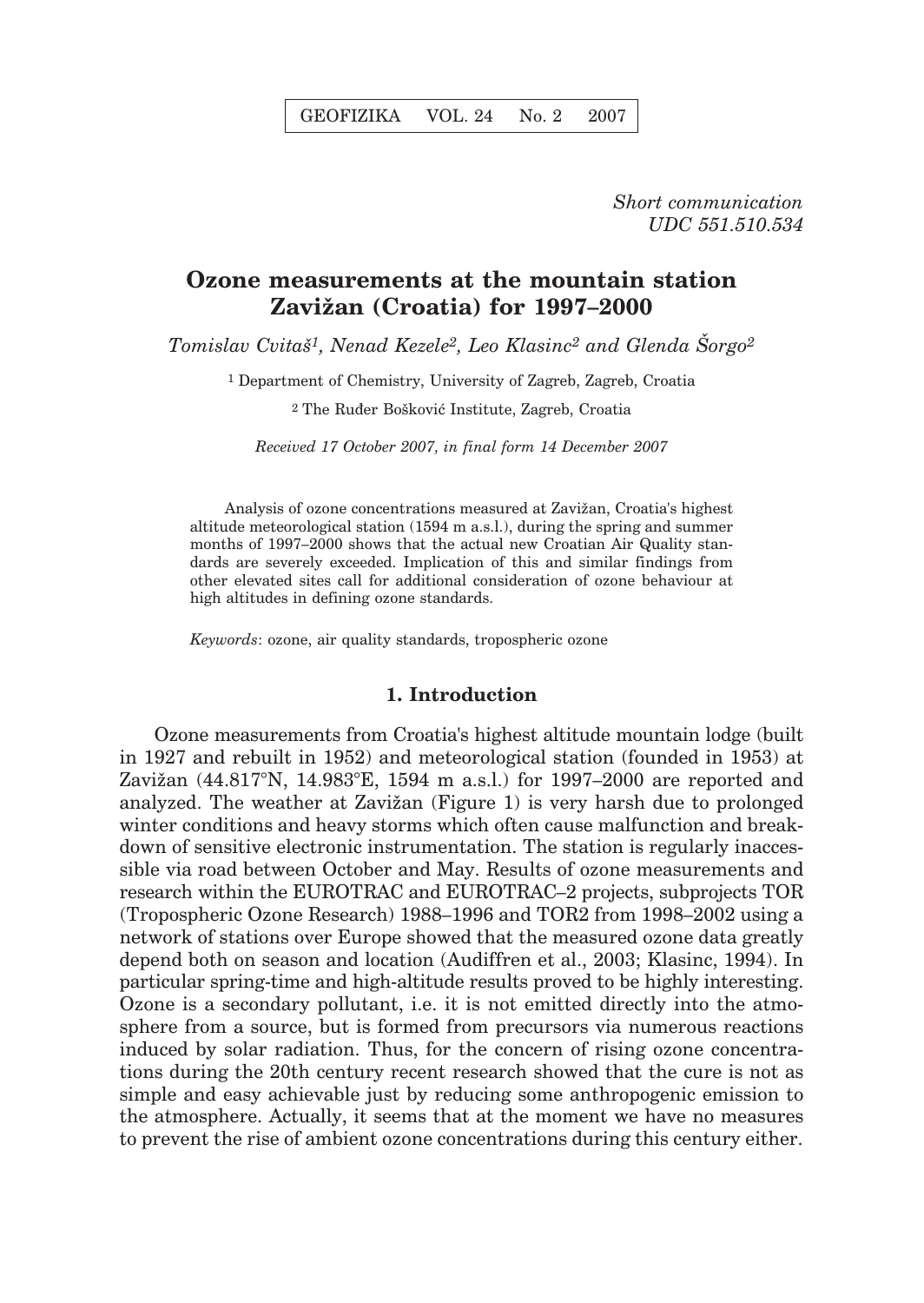

Figure 1. The meteorological station at Zavižan in winter looking westward (left, from www.crometeo.hr) and spring (right).

In October 2006 the Clean Air Scientific Advisory Committee of the American Environmental Protection Agency (EPA) wrote (C&N News, 2006) that there is no justification for retaining the current air quality standard at 0.08 ppm (8-hour average) because adverse health effects can be expected during longer exposures at significantly lower ozone volume fractions as documented by numerous scientific literature. However, the experience from thousands of ozone monitoring stations in the USA indicates that a simple reduction from 0.080 to 0.060 ppm without a careful analysis of how often and why such limits are exceeded would be overhasty. Therefore, the search for an optimal solution for the future standard has been prolonged until March 2008 (C&N News, 2007). One of the irritating monitoring results is that high altitude locations with, by all means, clean air conditions may exhibit rather, even hazardously high ozone fractions, probably caused by intrusions from the stratosphere but also by long-range transport from polluted areas. Namely, once all 'ozone-consuming' constituents are removed from an air package its ozone fraction becomes stable or even rises. Results from Zavižan, a station not included in the TOR network (Cvita) and Kley, 1994), attracted our interest after we had found that ozone monitoring data at stations Puntijarka north of Zagreb at 980 m and Krvavec in Slovenia at 1700 m above sea level have significantly higher average values than those at lower altitudes (Cvita) et al., 2006) during summer. At that time Zavižan was one of the EMEP high-altitude stations (Kovač et al., 2003) not yet equipped with ozone monitoring instruments and it became interesting to see whether the first ozone monitoring results would confirm the typical behaviour observed at other high-altitude stations.

# **2. Results and discussion**

Ozone was monitored at Zavižan during four years 1997 through 2000 mainly during the growth season (1 April to 30 September). The data have been acquired with a Dasibi 1008 AH instrument based on UV absorption and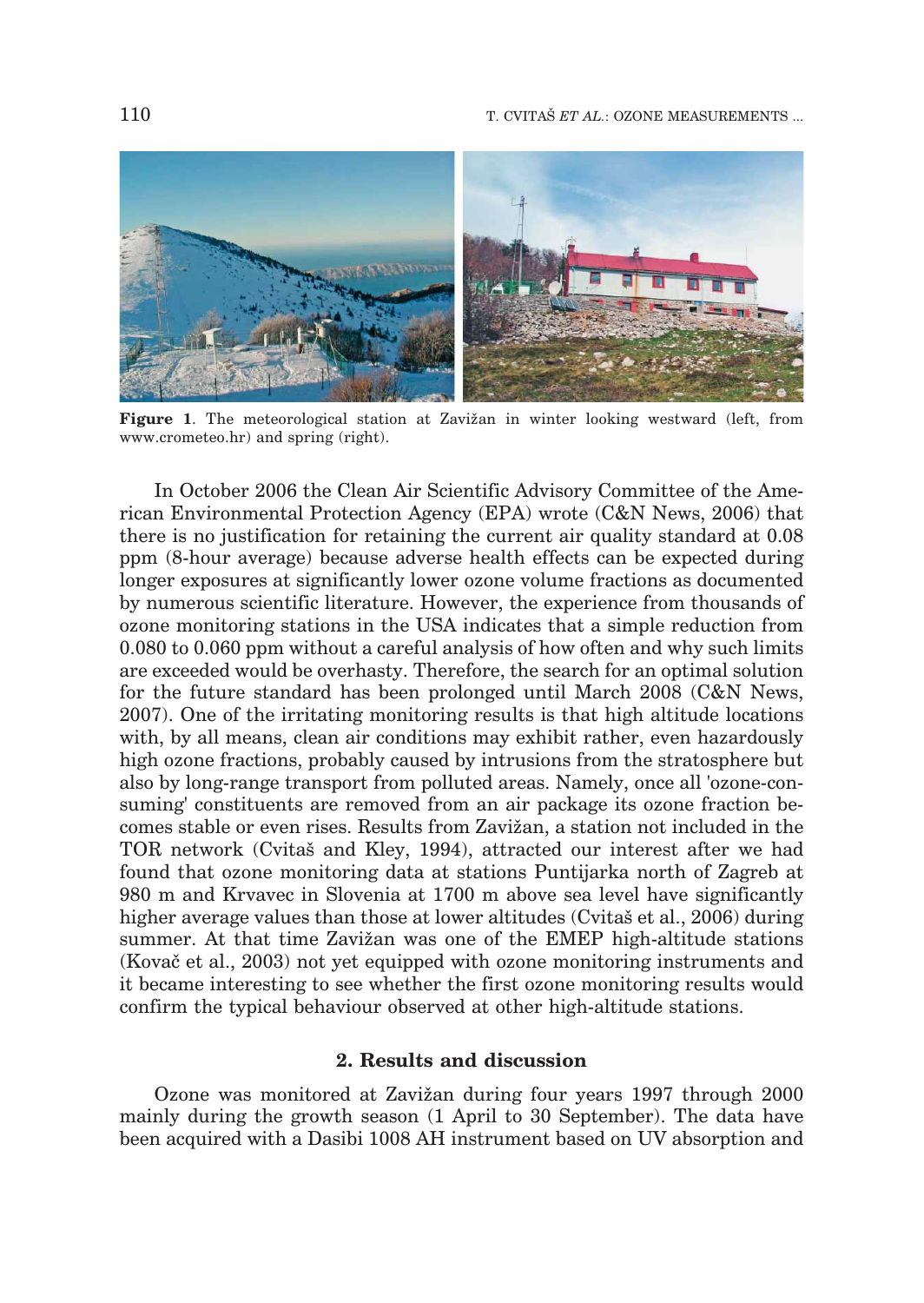| Year | Monitoring period / total time<br>(data coverage) <sup>a</sup>                                                                  | No. of days (No. of hours)<br>with $\bar{\varphi}_{8h} > 60$ ppb | No. of days with<br>$\overline{\varphi}_d > 55$ ppb |
|------|---------------------------------------------------------------------------------------------------------------------------------|------------------------------------------------------------------|-----------------------------------------------------|
| 1997 | 11 Jun. – $25$ Aug. / 1801 h<br>(98.7%)                                                                                         | 61 (1148)                                                        | 66                                                  |
| 1998 | $9 \text{ Jul} - 2 \text{ Aug} / 586 \text{ h}$<br>$(97.7\%)$<br>13 Aug. $-8$ Oct. / 1287 h<br>$(94.1\% )$                      | 13 (202)                                                         | 12                                                  |
| 1999 | 15 Mar. $- 8$ Apr. $/ 533$ h<br>$(92.5\% )$                                                                                     | 7(84)                                                            | 7                                                   |
| 2000 | 16 Feb – 9 Apr. / 1113 h<br>$(85.9\%)$<br>$5$ May $-8$ Jun. $/ 813$ h<br>$(96.8\%)$<br>29 Jul. – 22 Aug. / 595 h<br>$(99.2\% )$ | 27 (193)                                                         | 23                                                  |

*Table 1. Ozone measurement periods at Zavi`an from 1997 to 2000 and corresponding violations of the Croatian Air Quality standards.*

<sup>a</sup> total time refers to the number of validated hourly average values; data coverage refers to the percentage in which the total time covers the monitoring period.

<sup>b</sup> a maximum of 25 days allowed with 8-hour average volume fractions  $\bar{\varphi}_{\rm Sh} > 60$  ppb.

 $^c$  a maximum of 7 days allowed with daily average volume fractions  $\overline{\varphi}_{\rm d}$  > 55 ppb.

converted to hourly average volume fractions prior to analysis. The instrument was regularly calibrated against the Dasibi 1008 PC model, or the Environics Series 100 model. The periods of time for which ozone data were collected, the number of validated hourly average ozone data collected (total time) with the percentage of the total hours covered within the monitoring period (data coverage), the number of 8-hour running averages during the period that exceeded 60 ppb and the number of days when this limit was exceeded and finally the number of days when the daily average ozone fraction exceeded 55 ppb are given in Table 1. Both values represent the limits defined by the Croatian air quality directive (Vlada RH, 2005): 60 ppb represents the tolerated limit for an 8-hour moving average, which should not be exceeded on more than 25 days in a year, and 55 ppb represents the daily average which should not be exceeded on more than 7 days in a year. Owing to difficult weather conditions and insufficient support the data coverage for the whole seasons April through September (183 days) is rather poor amounting to 41, 44, 4, and 37% for the years 1997 to 2000, respectively. Ignoring the data for 1999 due to insufficient coverage, the measured ambient air ozone fractions were found to be significantly higher than at low altitudes (below 500 m). The observed behaviour was found to be similar to that at other high altitude stations Krvavec (1700 m) (Gomi{~ek, 1994) and Puntijarka (980 m) (Klasinc, 1994; Scheel et al.*,* 1997), but not at the lower altitude mount Srd  $(420 \text{ m})$  near Dubrovnik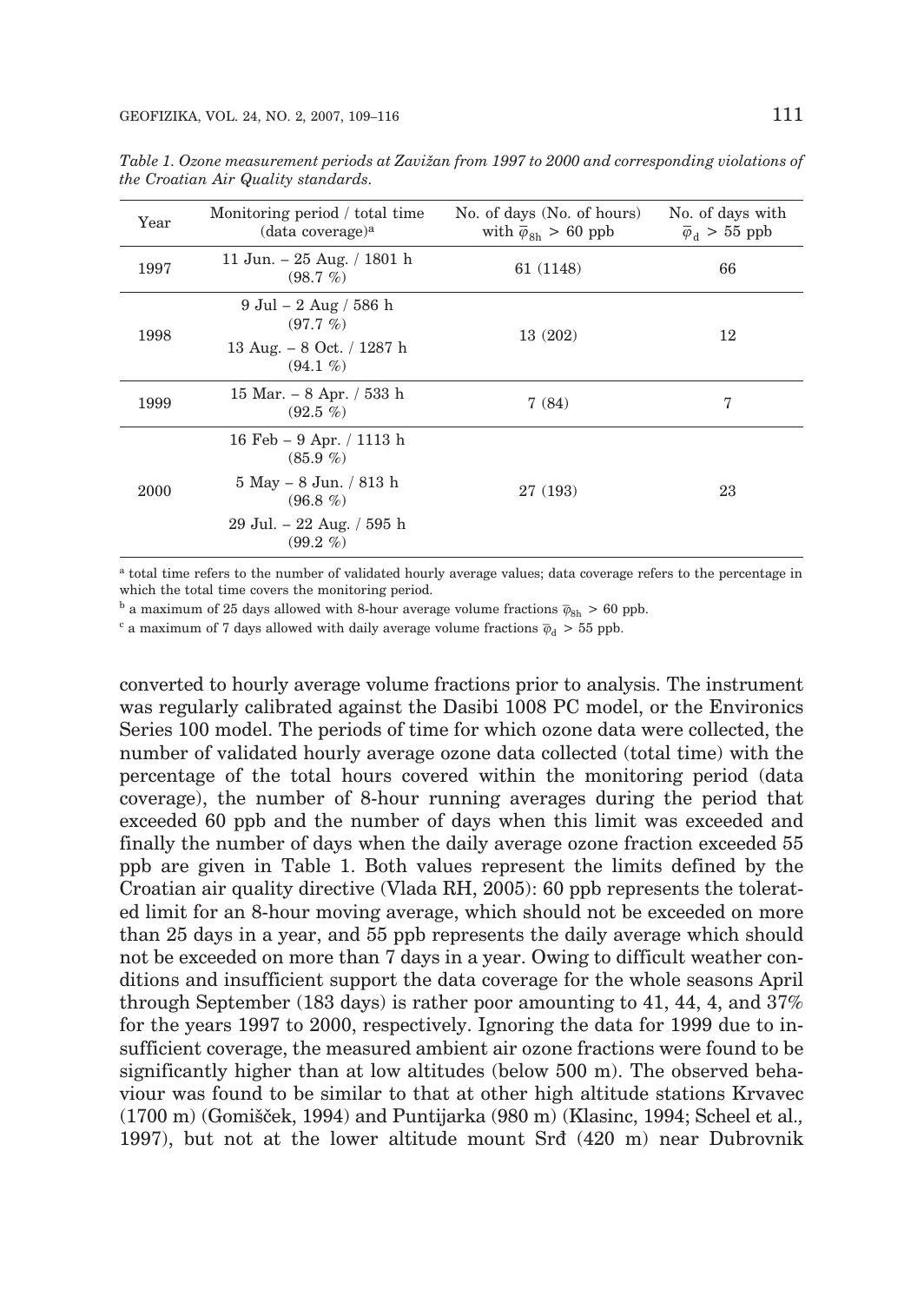

Figure 2. A box and whiskers plot of the Zavižan ozone data for the period 1997–2000 (excluding the days 17 to 19 July 1998).



**Figure 3**. Hourly average (black circles) and 8-hour moving average (white circles) ozone volume fractions at Zavižan for the 5-day period of 16 to 20 July 1998 showing the high-ozone episode from 17 to 19 July 1998. The grey bars denote night-time.

(Cvita{ et al.*,* 2006). The main difference in behaviour is seen in the diurnal variation of ozone fractions: in urban and suburban sites, but also in rural sites, the diurnal variation is prominent, roughly following the variation of sunlight, whereas at elevated sites it is hardly noticeable, ozone fractions being almost constant throughout the day.

The hourly ozone data for all days (except those for 17 to 19 July 1998) are presented as a box and whiskers plot in Figure 2. The central line represents the median, the box height covers the 25th to 75th percentile range, the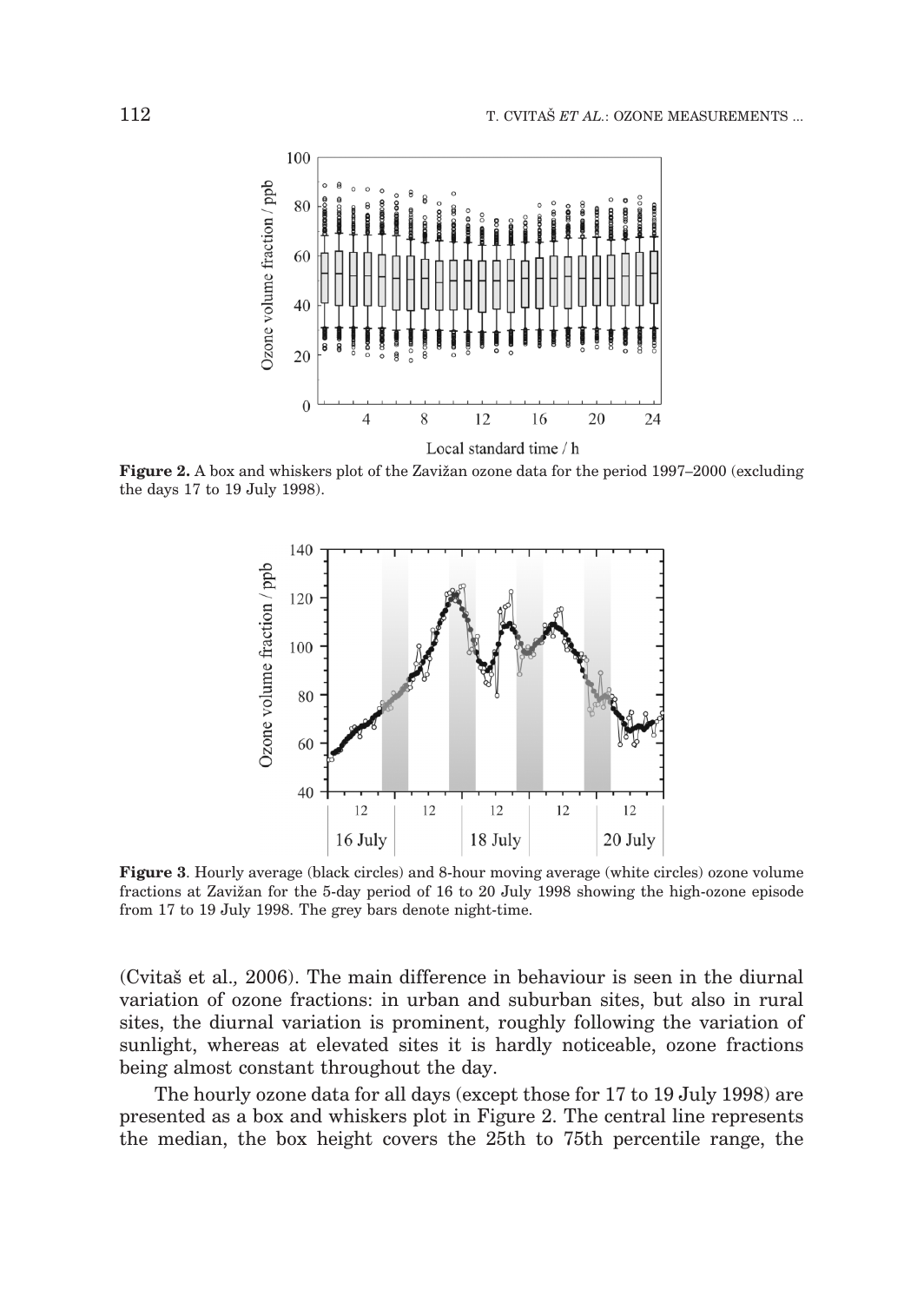whiskers the 10th to 90th percentile and all the remaining hourly values are shown as circles. It is indicative that there is actually a minimum of ozone levels close to noontime whereas maximum values appeared at times without sunlight  $-$  both indicating that ozone at the Zavižan site is not produced locally, but rather due to transport of its precursors and ozone itself.

During the days 17 to 19 July 1998 a high-ozone episode took place at Zavižan. It started from low (below 60 ppb) values in the night of  $15/16$  July steadily rising all day on 16 July right to late night on 17 July reaching values of over 120 ppb followed by a fall and subsequent rise on 18 and again on 19 July as shown in Figure 3. The three maxima resemble a typical diurnal variation during a photo-smog episode, however the time difference is 18 and less hours rather than 24. After the three atypical days the ozone fractions kept steadily falling from noon on 19 July to return to »normal« approximately constant values of 60 ppb on 20 July. The night-time maximum and off-diurnal variation indicate clearly that the high values are not the result of local photochemical

|                 | 16 July 1998<br>Wind |                | 17 July 1998<br>Wind |                | 18 July 1998<br>Wind |                  | 19 July 1998<br>Wind |                |
|-----------------|----------------------|----------------|----------------------|----------------|----------------------|------------------|----------------------|----------------|
|                 |                      |                |                      |                |                      |                  |                      |                |
| Hour            | Direction            | Force*         | Direction            | $Force*$       | Direction            | Force*           | Direction            | Force          |
| $\overline{4}$  | $\mathbf E$          | $\overline{5}$ | <b>WNW</b>           | $\overline{2}$ | $\mathcal{C}$        | $\mathbf{0}$     | S                    | $\mathbf{1}$   |
| $\overline{5}$  | E                    | 5              | $\mathcal{C}$        | $\Omega$       | $\mathcal{C}$        | $\mathbf{0}$     | <b>SW</b>            | $\overline{2}$ |
| $6\phantom{1}6$ | E                    | 5              | <b>NW</b>            | $\mathbf{1}$   | $\mathcal{C}$        | $\mathbf{0}$     | <b>WSW</b>           | $\mathbf{1}$   |
| $\sqrt{ }$      | E                    | 5              | $\mathbf C$          | $\theta$       | $\mathcal{C}$        | $\boldsymbol{0}$ | <b>WSW</b>           | $\mathbf{1}$   |
| 8               | E                    | 5              | $\mathcal{C}$        | $\Omega$       | $\mathcal{C}$        | $\mathbf{0}$     | $\mathcal{C}$        | $\Omega$       |
| 9               | E                    | 5              | $\mathcal{C}$        | $\Omega$       | $\mathcal{C}$        | $\boldsymbol{0}$ | S                    | $\overline{2}$ |
| 10              | E                    | 3              | $\mathcal{C}$        | $\Omega$       | $\mathcal{C}$        | $\mathbf{0}$     | <b>WSW</b>           | 1              |
| 11              | $\mathbf E$          | $\overline{2}$ | <b>WNW</b>           | $\mathbf{1}$   | W                    | $\mathbf{1}$     | <b>WSW</b>           | $\mathbf{1}$   |
| 12              | $\mathbf E$          | $\overline{2}$ | $\mathcal{C}$        | $\Omega$       | W                    | $\mathbf{1}$     | <b>WSW</b>           | $\overline{2}$ |
| 13              | <b>SSE</b>           | $\overline{2}$ | <b>WNW</b>           | $\mathbf{1}$   | W                    | $\mathbf{1}$     | <b>WSW</b>           | $\overline{2}$ |
| 14              | $\mathcal{C}$        | $\theta$       | <b>WNW</b>           | $\mathbf{1}$   | W                    | $\mathbf{1}$     | <b>WSW</b>           | $\mathbf{1}$   |
| 15              | $\mathcal{C}$        | $\theta$       | <b>WNW</b>           | 1              | W                    | $\mathbf{1}$     | <b>WSW</b>           | 1              |
| $16\,$          | $\mathcal{C}$        | $\theta$       | <b>WNW</b>           | $\mathbf{1}$   | W                    | $\mathbf{1}$     | <b>WSW</b>           | $\overline{2}$ |
| 17              | C                    | $\theta$       | $\mathcal{C}$        | $\Omega$       | $\mathcal{C}$        | $\mathbf{0}$     | <b>WSW</b>           | $\overline{2}$ |
| 18              | $\mathcal{C}$        | $\mathbf{0}$   | $\mathbf C$          | $\Omega$       | $\mathcal{C}$        | $\mathbf{0}$     | <b>WSW</b>           | $\mathbf{1}$   |
| 19              | W                    | 1              | $\mathcal{C}$        | $\Omega$       | <b>SW</b>            | $\mathbf{1}$     | $\mathcal{C}$        | $\Omega$       |
| 20              | W                    | $\mathbf{1}$   | $\mathbf C$          | $\Omega$       | <b>SW</b>            | $\mathbf{1}$     | $\mathcal{C}$        | $\mathbf{0}$   |
| 21              | W                    | $\mathbf{1}$   | $\mathbf C$          | $\mathbf{0}$   | $\mathcal{C}$        | $\mathbf{0}$     | $\mathcal{C}$        | $\mathbf{0}$   |

*Table 2. Wind direction and force on the Beaufort scale for 4 days in July 1998.*

 $*$  in accordance with the Beaufort scale  $(0-12)$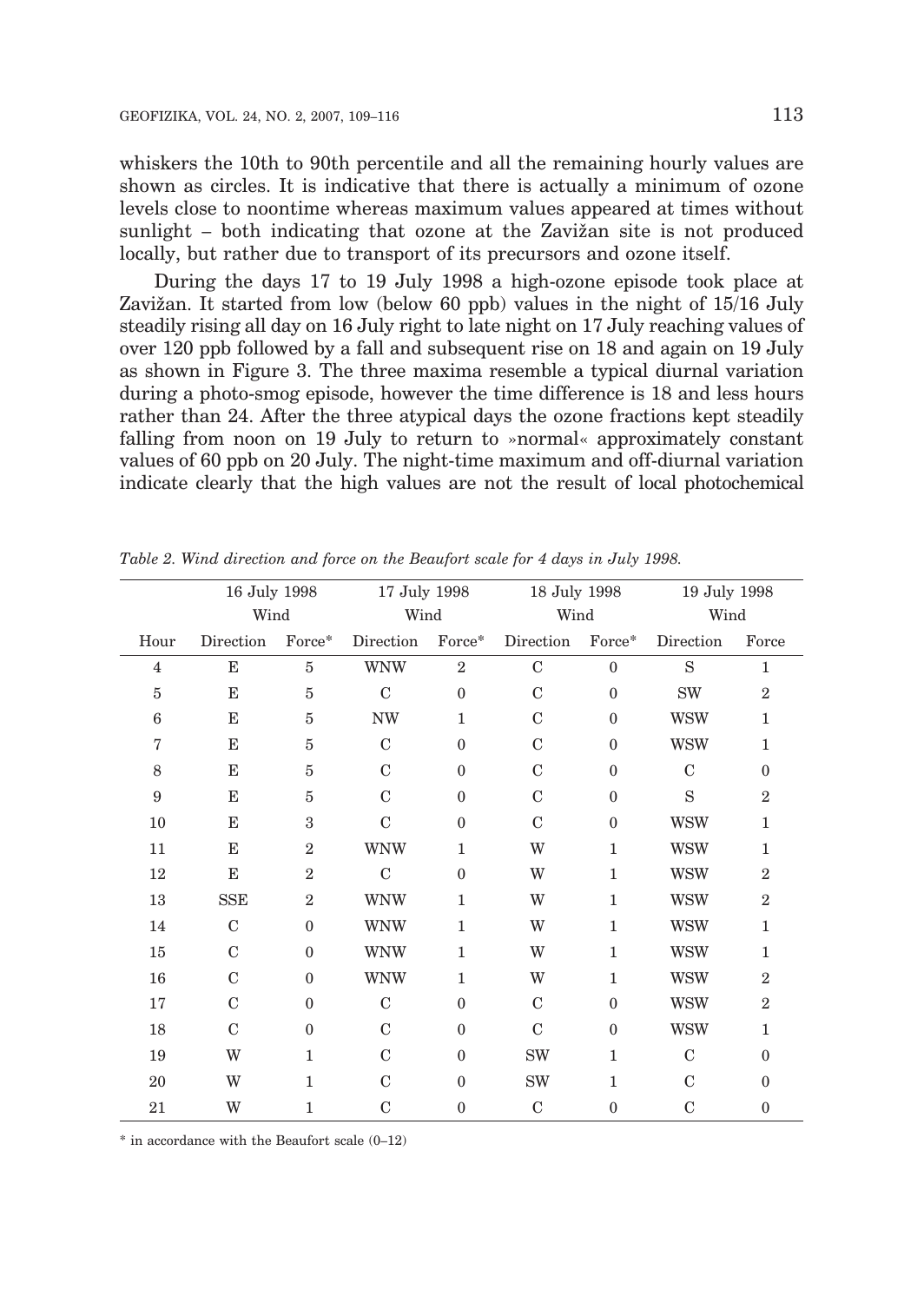production, but rather of transport. Unfortunately, there are no continuous data on wind speed and direction, for the time of monitoring: only 18 observations per day at every hour from 4:00 to 21:00 hours in terms of 16 wind directions and Beaufort wind force scale  $(0 - 12)$  as given in Table 2. Thus, no detailed correlation of ozone fractions and wind data could be made.

On the other hand, we learned from earlier meteorological analyses (J. Miller, WMO, personal communication) that out of 732 clustered back-trajectories arriving at Zavižan at 1600 m in 1988, 65% came from the NW originating at north Greenland (11%), eastern Canada (17%), western Canada (7%) and south Greenland (30%). However, 20% of air masses did come slowly from the west *i.e.* across the Adriatic from Northern Italy and southern to western France, and only 15% even slower from SE Europe (Romania and Bulgaria). Thus, it is safe to say that most air masses arrive at Zavižan from NW. It follows from the hourly observations of wind direction and wind force mentioned above (Table 2) that the excessive-ozone episode took place during nearly calm (C) to light breeze conditions from WNW, W and WSW on July 17, 18 and 19, respectively. The unusually high levels of ozone measured at Zavi- `an far from any source of ozone precursors indicate clearly that the ozone is not produced locally. The maximum observed on 17 July close to midnight also proves that its origin has to be found elsewhere rather than in photochemical production. It must obviously involve transport of ozone itself and of its precursors.

The simplest explanation would be to attribute the high values to vertical transport *via* stratospheric intrusions. Indeed, such effects have been well known, especially at high altitudes. Occasionally stratospheric ozone was found to reach even ground level (Lisac et al., 1993; Klaić et al., 2003). However, such events are characterized by a sudden steep rise of ozone fractions well above 100 ppb and a subsequent drop to relatively normal conditions. The characteristic conditions favouring intrusions can be seen in synoptic charts. However, without having the necessary meteorological data, we can only conclude that the observed behaviour with clearly pronounced maxima on three consecutive days makes the stratospheric intrusion an unlikely cause. The appearance of maxima hints to a photochemical production, yet the time of day corresponding to the maxima shows that the production must have occurred at some distance from the monitoring site. The wind data for the three days 17, 18 and 19 July indicate that the wind was predominantly very weak and mainly from a westerly direction. Hence the photochemical production of ozone must have taken place over the Adriatic region after the relatively strong wind from the east had ceased on 16 July. The question on where did the precursors of ozone come from remains open and a detailed analysis of the motion of air masses in the region is needed.

The recently proposed air quality standards for ozone (Vlada RH, 2005) are based on relatively long-term averages such as daily averages or eighthour averages as opposed to the old standards which were based on one- or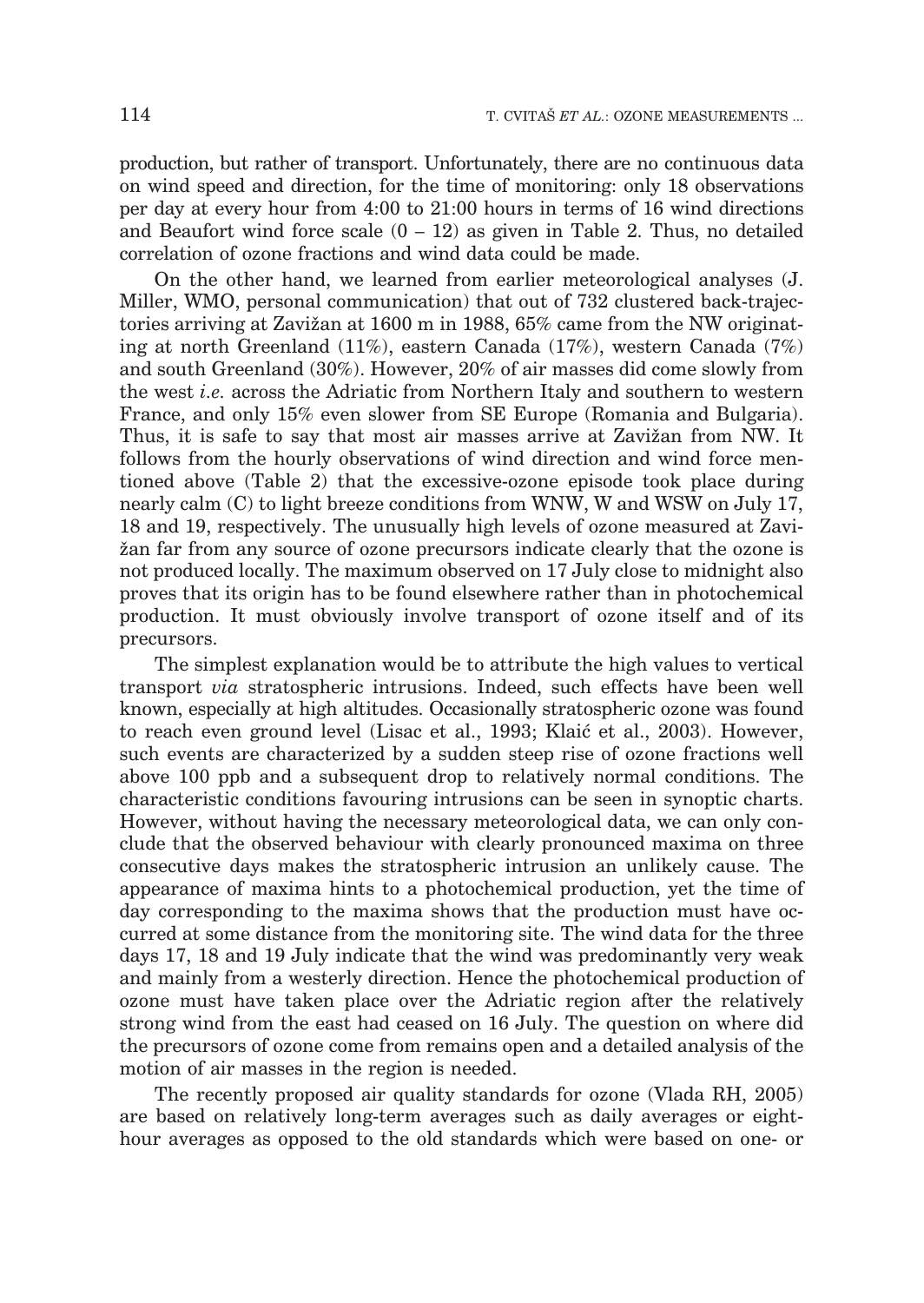even half-hour average volume fractions or mass concentrations. Such a change is immediately reflected in the treatment of high and low altitude measurements. In polluted areas where ozone gets completely depleted during evening and night-time hours the long-term averages are usually lower than in mountainous regions. Indeed, by applying the new air quality standard to mountain stations an unexpected result is obtained: the eight-hour average exceeded the 60 ppb limit for 61 days out of 76 in 1997, 13 out of 80 in 1998 and 27 out of 67 in 2000. By scaling the numbers up to 183 monitoring days of the season representing full coverage the number of violations of standards would be 147 for 1997, 30 for 1998 and 74 for 2000 where the air quality standard requires less than 25 during the whole year. The message we are getting is obviously to avoid mountain air and to stay at low altitudes, preferably within cities, if we fear ozone induced damages to our health. The daily averages give an even worse picture. The value of 55 ppb was exceeded for 66 days out of 76 in 1997, 12 days out of 80 in 1998 and 23 days out of 67 in 2000 when only a maximum of 7 days are allowed in the whole year according to the directive (Vlada RH, 2005). Even in the short period of less than a month in 1999 for which we have data (15 March to 8 April) the daily average of 55 ppb was exceeded on 7 days.

### **3. Conclusion**

The results of ambient ozone monitoring at the high altitude station Zavi- `an during the April to September season in the years 1997 to 2000 show that, in spite of poor data coverage, average ozone volume fractions are relatively high, that little diurnal variation is observed and that sometimes excessiveozone episodes can be expected.

The recent Croatian air quality directive, most probably based on low altitude urban air data, is frequently violated. This obviously calls for reconsideration of the standard, or for restricting its validity to low altitude conditions.

Midday ozone peak volume fractions get destroyed in evening traffic-exhaust gases leading to lower average values. Modern instruments record ozone fractions sensitively and selectively, but products of ozone destruction are likely to represent at least as much a health hazard as ozone itself. The standards based solely on ozone cannot be expected to faithfully represent the air quality at high altitudes with hardly any primary pollutants as well as that in urban sites where many ozone decomposition products escaping monitoring also affect human well being.

*Acknowledgement* – The financial support by the Ministry of Science, Education and Sports of the Republic of Croatia (grants 0098–030 and 098–0982915–2947) is gratefully acknowledged. We also thank the Croatian Meteorological and Hydrological Service for providing us with the wind data for the Zavi`an station. We would also like to express our gratitude to one of the reviewers whose detailed comments helped us to improve the text.